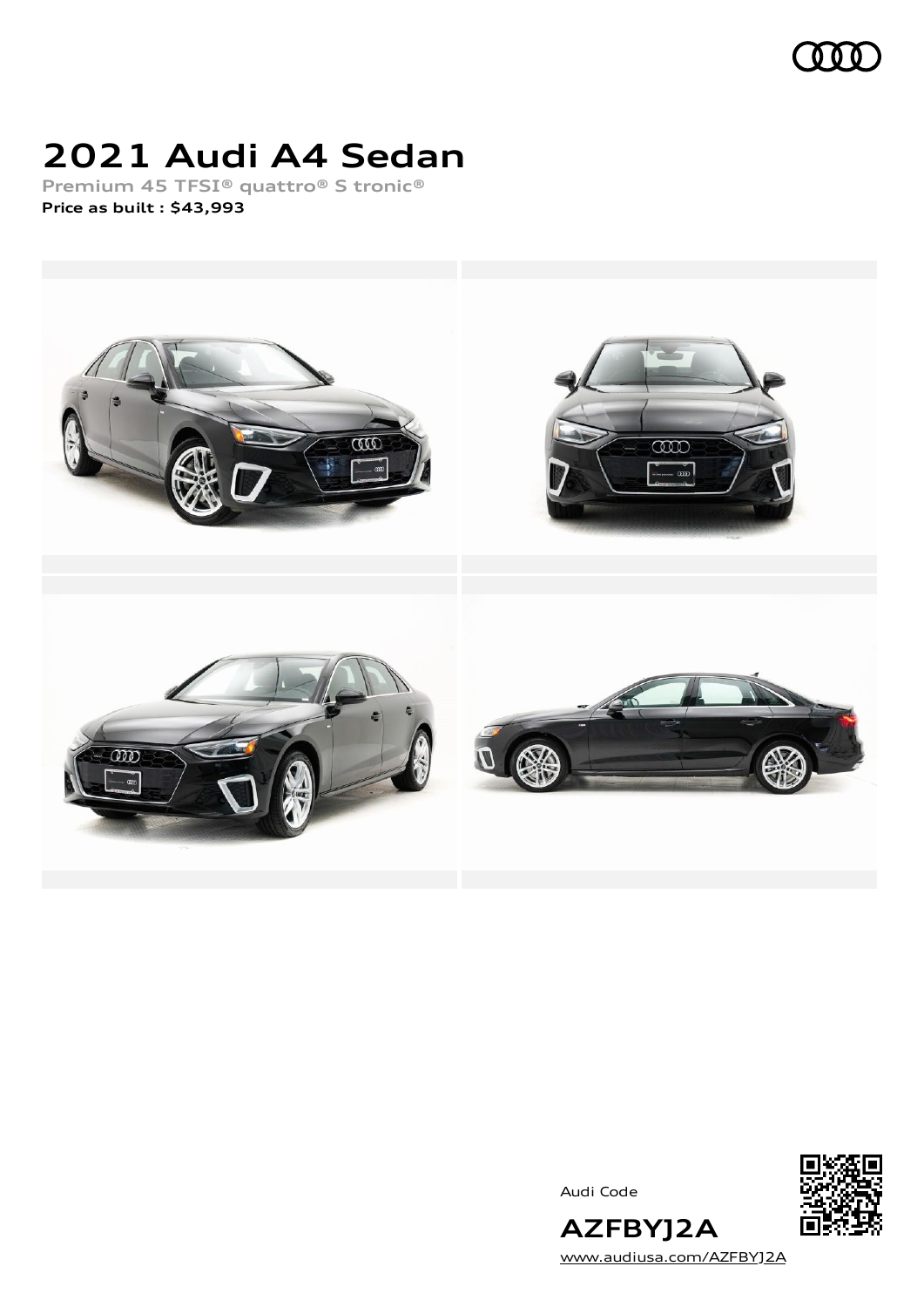### **Summary**

**Audi 2021 Audi A4 Sedan** Premium 45 TFSI® quattro® S tronic®

**Price as buil[t](#page-10-0)** \$43,993

#### **Exterior colour**

Mythos Black metallic

#### **Interior colour**

| Seats     | Black                              |
|-----------|------------------------------------|
| Dashboard | Black                              |
| Carpet    | Black                              |
| Headliner | Black (45 TFSI®) / Gray (40 TFSI®) |

#### **Technical Specifications**

| Engine type                  | 2.0-liter four-cylinder                              |
|------------------------------|------------------------------------------------------|
| stroke                       | Displacement/Bore and $1,984/82.5 \times 92.8$ cc/mm |
| Max. output                  | 261 HP                                               |
| Torque                       | 273 lb-ft@rpm                                        |
| Top track speed              | 130 mph $1$                                          |
| Acceleration (0 - 60<br>mph) | 5.2 seconds                                          |
| Recommended fuel             | Premium                                              |



#### **Further Information**

| Type of vehicle | Used car  |
|-----------------|-----------|
| Mileage         | 130 miles |
| Warranty        | No        |

#### **Audi Code** AZFBYJ2A

**Your configuration on www.audiusa.com** [www.audiusa.com/AZFBYJ2A](https://www.audiusa.com/AZFBYJ2A)

**Commission number** 96ea9ee70a0e09b12794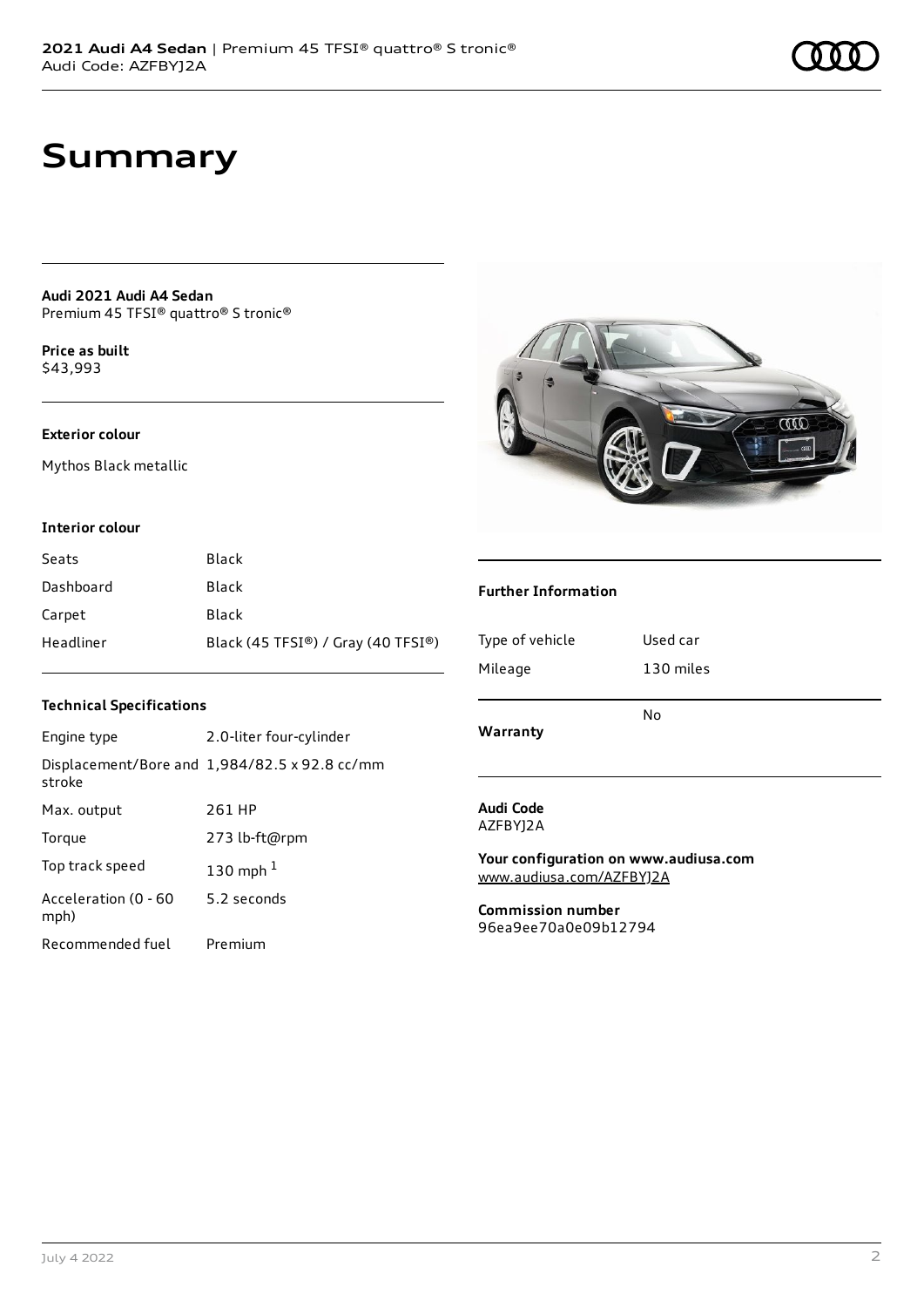# **Equipment**

Mythos Black metallic

Rear-passenger thoracic side airbags



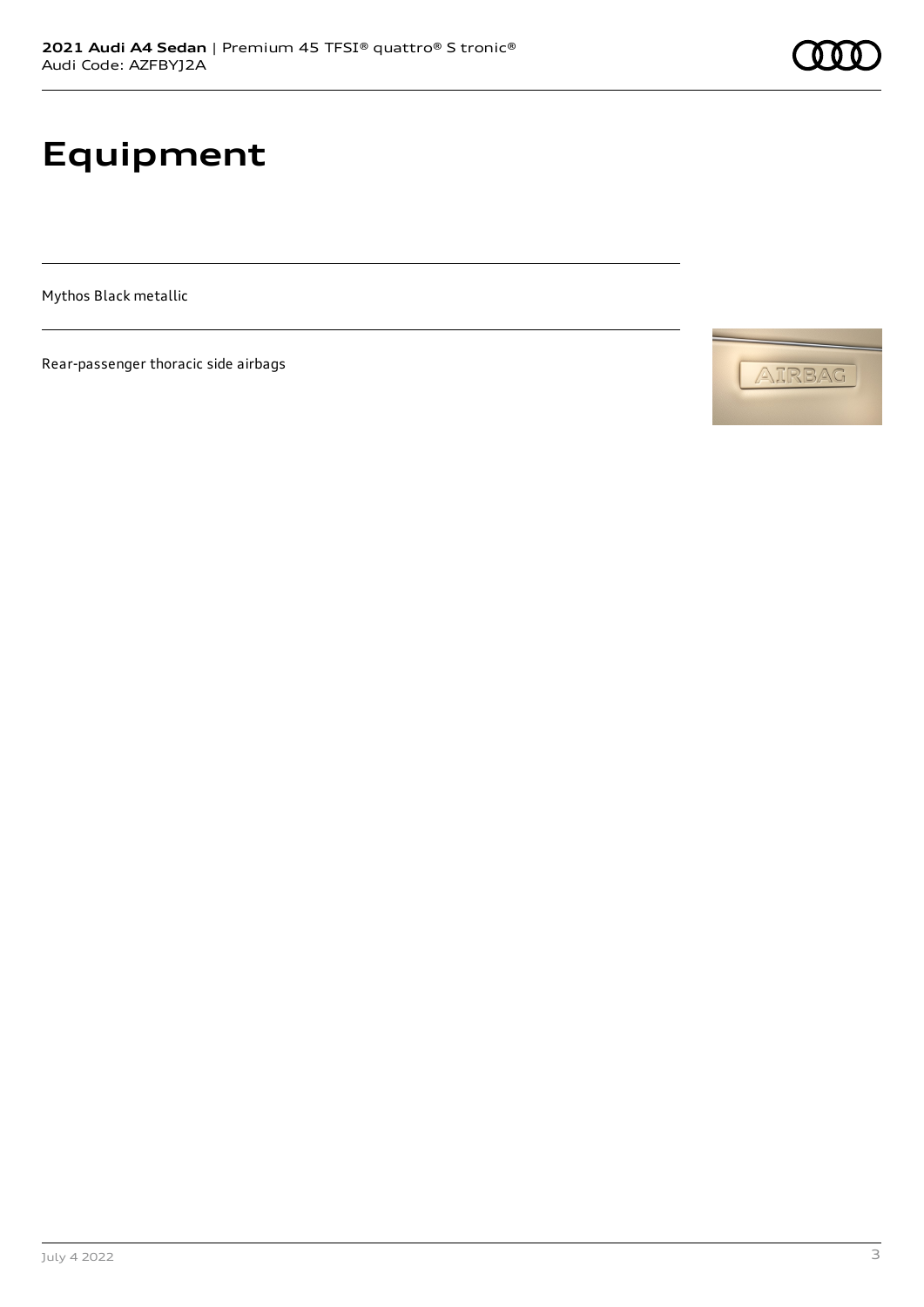July 4 2022 4

**Safety and Security**

| 4UH             | Driver and front passenger dual-stage<br>airbags                                  |
|-----------------|-----------------------------------------------------------------------------------|
| UH <sub>1</sub> | Electromechanical parking brake                                                   |
| 8T <sub>2</sub> | Cruise control system                                                             |
| VC <sub>2</sub> | Garage door opener (Homelink®)                                                    |
| 6Y <sub>2</sub> | Top speed electronically limited to 130 mph                                       |
| 4H <sub>5</sub> | Electronic child locks                                                            |
| QZ7             | Speed-sensitive electromechanical power<br>steering system                        |
| 7K6             | Tire pressure monitoring system (TPMS)                                            |
| 418             | Keyless engine start/stop                                                         |
| 3B7             | ISOFIX child seat mounting and Top Tether<br>anchorage point for outer rear seats |

#### **Exterior**

| 0P <sub>0</sub> | Dual exhaust outlets                               |
|-----------------|----------------------------------------------------|
| 6XD             | Power-adjustable, heated exterior side<br>mirrors  |
| 1S1             | Tool kit & car jack                                |
| 1 B A           | Five-link front and rear independent<br>suspension |
| 8EX             | LED headlights                                     |
| HU9             | 245/40 R18 all-season tires                        |
| 8VM             | LED taillights with dynamic turn signals           |
| 4KC             | Heat-insulating glass for side and rear<br>windows |
| 47B             | Aluminum trim around exterior windows              |
| 45S             | 18" Audi Sport® 5-double-spoke design<br>wheels    |

### QE1 Storage package 3FE Power sunroof VT5 Illuminated aluminum door sills with S logo 6NQ Black cloth headliner 9AQ Three-zone automatic climate control with digital rear display 4L7 Auto-dimming interior rear view mirror with digital compass and Integrated Toll Module® QQ1 LED interior lighting (entry, footwell, vanity, door handles, console, ambient) 1XW Three-spoke multifunction steering wheel with shift paddles 6E3 Folding front center armrest 4E2 Electric tailgate/trunk lid release from inside 5XF Driver and front-passenger extendable sun

**Interior**

|     | visors with illuminated vanity mirrors |
|-----|----------------------------------------|
| 3NT | Split-folding rear seatback (40/20/40) |
| N1F | Leather seating surfaces               |
| 4A3 | Heated front seats                     |

| 7TL | Gray Oak Natural Wood inlays |  |
|-----|------------------------------|--|

**Infotainment and Driver Assistance**

| 6K8 | Audi pre sense <sup>®</sup> city                                                   |
|-----|------------------------------------------------------------------------------------|
| 2H1 | Audi drive select <sup>®</sup>                                                     |
| IU1 | Audi smartphone interface                                                          |
| IW3 | Audi connect® CARE assistance and security<br>services (limited time subscription) |
| 7W1 | Audi pre sense <sup>®</sup> basic                                                  |
| KA2 | Rearview camera                                                                    |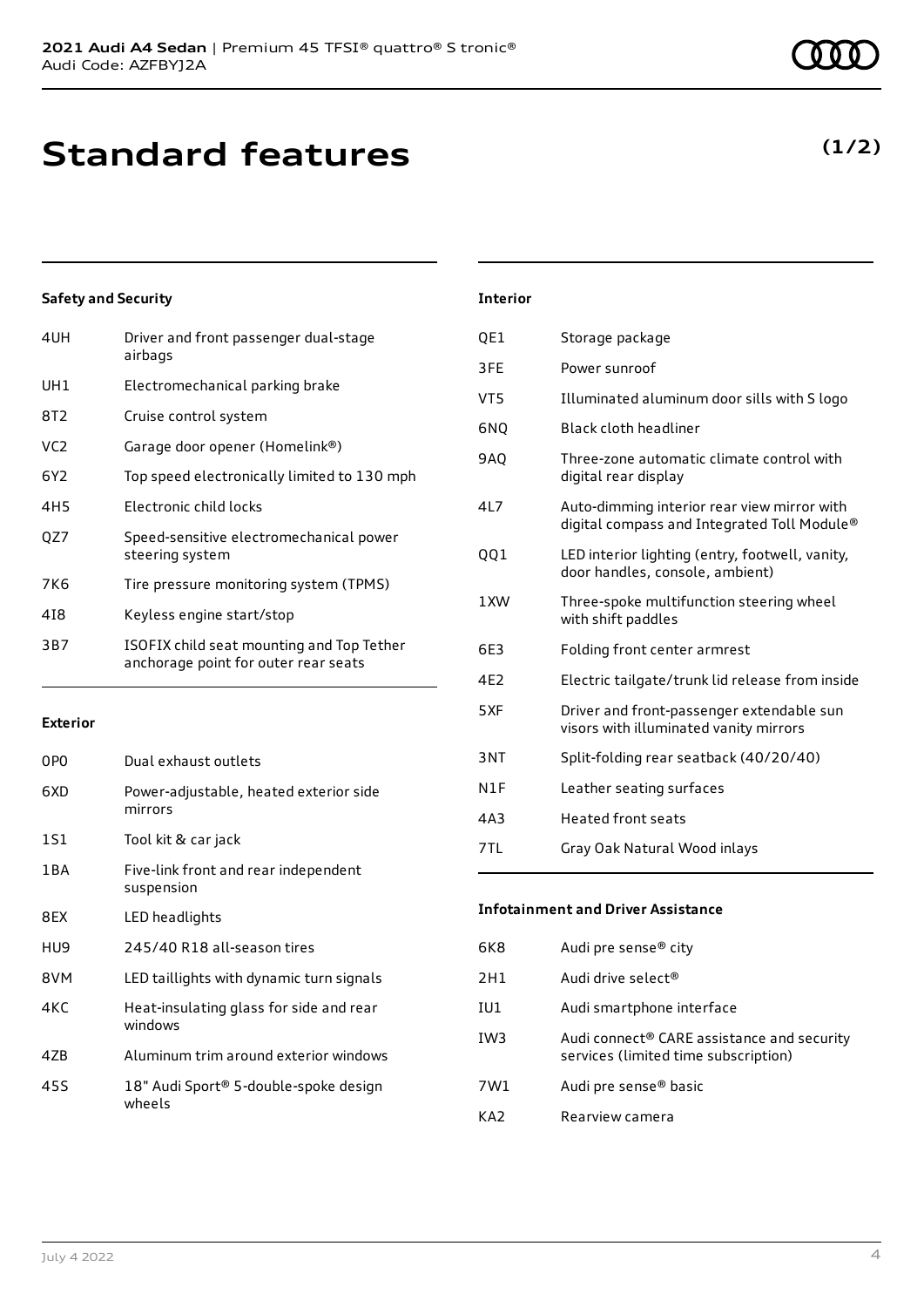**(2/2)**

## **Standard features**

#### **Infotainment and Driver Assistance**

| 8G1 | High beam assist                                                  |
|-----|-------------------------------------------------------------------|
| 9VD | Audi sound system                                                 |
| 957 | Driver information system with 7" color<br>display                |
| 613 | Lane departure warning                                            |
| 97X | Preparation for mobile phone (Bluetooth®)<br>with streaming audio |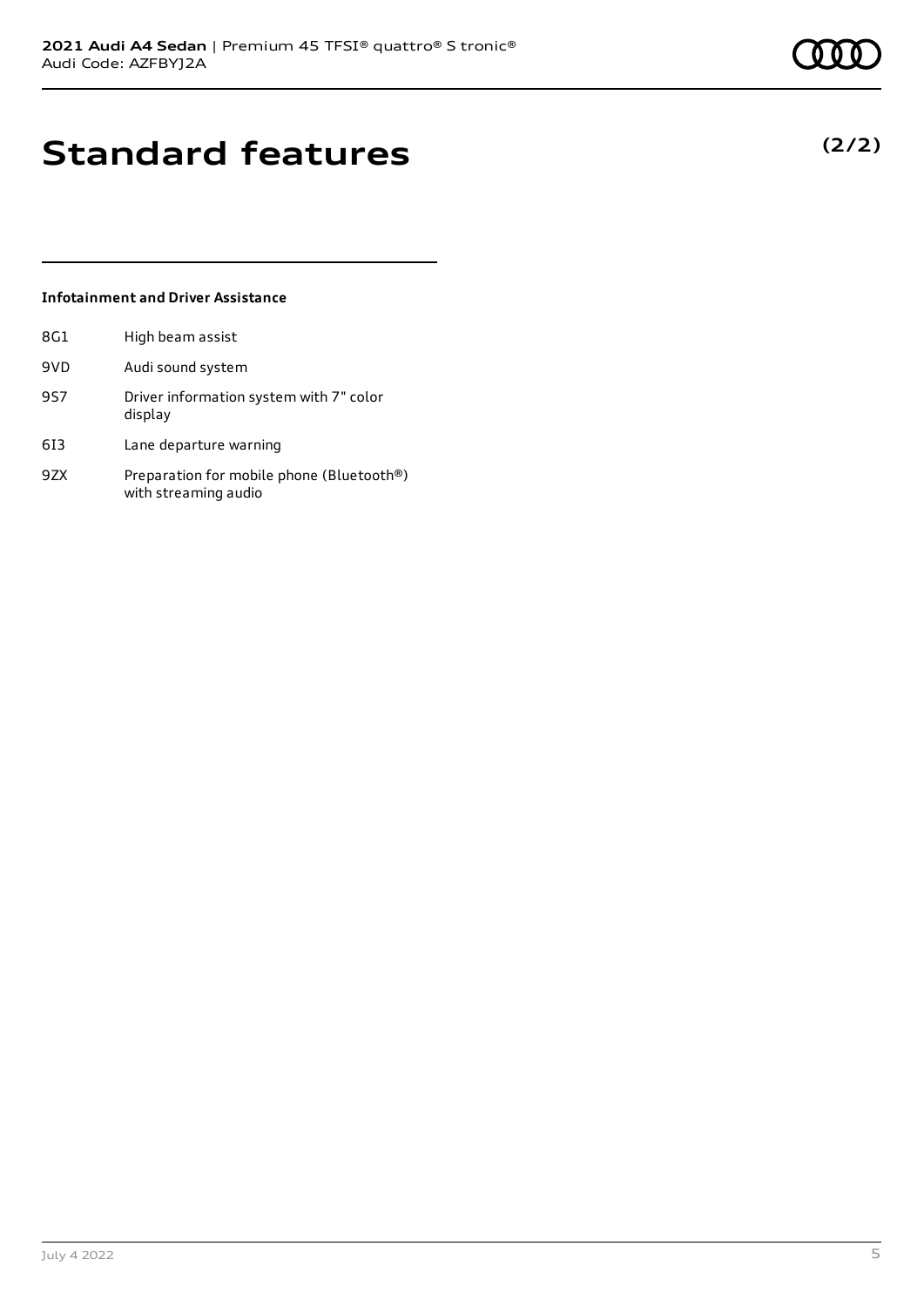### **Dealer remarks**

Audi Beaverton has been serving the Portland area since 1980. Our family of enthusiasts welcomes you to the oldest, most-awarded Audi dealership in Oregon offering unmatched amenities and service.

Certified.

CARFAX One-Owner.

Clean CARFAX.

Priced below KBB Fair Purchase Price!

Audi Beaverton offers this 2021 Mythos Black Metallic Audi A4 45 S line Premium AWD. It is well equipped and includes these features and benefits: Audi Certified pre-owned Certified, 7-Speed Automatic S tronic, quattro, Black w/Leather Seating Surfaces, ABS brakes, Alloy wheels, Audi Beam-Rings, Compass, Electronic Stability Control, Front dual zone A/C, Heated door mirrors, Heated front seats, Heated Front Sport Bucket Seats, Illuminated entry, Low tire pressure warning, Power moonroof, Rear Side Thoracic Airbags, Remote keyless entry, Traction control, 10 Speakers, 4-Wheel Disc Brakes, Air Conditioning, AM/FM radio, Anti-whiplash front head restraints, Audi smartphone interface (Apple CarPlay/Android Auto), Auto High-beam Headlights, Auto-dimming Rear-View mirror, Automatic temperature control, Brake assist, Bumpers: body-color, Delay-off headlights, Driver door bin, Driver vanity mirror, Dual front impact airbags, Dual front side impact airbags, Emergency communication system: Audi connect CARE, Exterior Parking Camera Rear, Four wheel independent suspension, Front anti-roll bar, Front Bucket Seats, Front Center Armrest, Front fog lights, Front reading lights, Garage door transmitter: HomeLink, Genuine wood dashboard insert, Genuine wood door panel insert, Knee airbag, Leather Seating Surfaces, Leather Shift Knob, Leather steering wheel, Occupant sensing airbag, Outside temperature display, Overhead airbag, Overhead console, Panic alarm, Passenger door bin, Passenger vanity mirror, Power door mirrors, Power driver seat, Power passenger seat, Power steering, Power windows, Radio data system, Radio: Audi Sound System, Rain sensing wipers, Rear air conditioning, Rear anti-roll bar, Rear fog lights, Rear reading lights, Rear seat center armrest, Rear window defroster, Speed control, Speed-sensing steering, Speed-Sensitive Wipers, Split folding rear seat, Steering wheel mounted audio controls, Tachometer, Telescoping steering wheel, Tilt steering wheel, Trip computer, Turn signal indicator mirrors, Variably intermittent wipers, and Wheels: 18" 5- Double-Spoke Design. 7-Speed Automatic S tronic, quattro, Black w/Leather Seating Surfaces, ABS brakes, Alloy wheels, Audi Beam-Rings, Compass, Electronic Stability Control, Front dual zone A/C, Heated door mirrors, Heated front seats, Heated Front Sport Bucket Seats, Illuminated entry, Low tire pressure warning, Power moonroof, Rear Side Thoracic Airbags, Remote keyless entry, Traction control.

Audi Certified pre-owned Details:

\* Includes 24/7 Roadside Assistance emergency towing, collision, jump start, flat tire change, emergency fuel service, lock-out service, extrication service, Audi assist, CARFAX Vehicle History Report and SiriusXM satellite radio complimentary 90 day subscription. If Audi New Vehicle Limited Warranty (NVLW) coverage remains at time of CPO purchase, CPO Limited Warranty Coverage commences upon expiration of NVLW and continues until 5 years from vehicle's original in-service date with no mileage limitation. If NVLW coverage has expired at time of CPO purchase, CPO Limited Warranty coverage commen...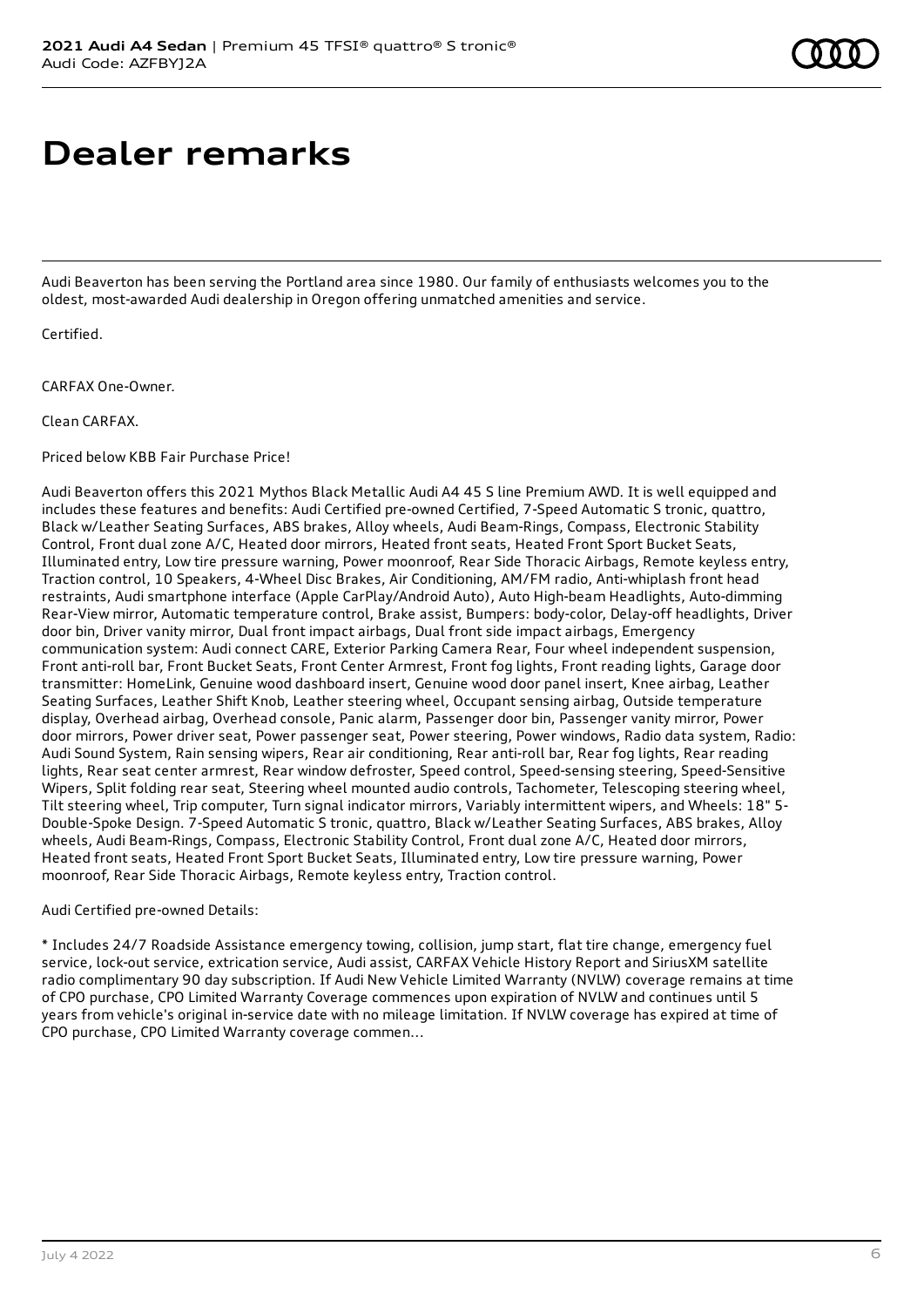## **Technical Specifications**

#### **Engineering | Performance**

| Engine type                                 | 2.0-liter four-cylinder                              |
|---------------------------------------------|------------------------------------------------------|
| Power Level                                 | 45                                                   |
| Max. output                                 | 261 HP                                               |
| Displacement                                | 2.01                                                 |
| Torque                                      | 273 lb-ft@rpm                                        |
| Valvetrain                                  | 16-valve DOHC with Audi valvelift<br>system          |
| Acceleration (0 - 60<br>mph)                | 5.2 seconds                                          |
| Engine block                                | Cast-iron                                            |
| Induction/fuel injection Turbocharged/TFSI® |                                                      |
| Cylinder head                               | Aluminum-alloy                                       |
| stroke                                      | Displacement/Bore and $1,984/82.5 \times 92.8$ cc/mm |
| Top track speed <sup>1</sup>                | 130 mph                                              |

| <b>Suspension</b>    |                                                                                                                  |  |
|----------------------|------------------------------------------------------------------------------------------------------------------|--|
| Front axle           | Five-link independent suspension                                                                                 |  |
| Rear axle            | Five-link independent suspension                                                                                 |  |
|                      |                                                                                                                  |  |
| <b>Brakes</b>        |                                                                                                                  |  |
| <b>Front brakes</b>  | 13.3 (ventilated disc) in                                                                                        |  |
| Rear brakes          | 13.0 (ventilated disc) in                                                                                        |  |
| Parking brake        | Flectromechanical                                                                                                |  |
| <b>Body</b>          |                                                                                                                  |  |
| Material             | Lightweight construction<br>technology - multi-material body<br>construction (steel and aluminum<br>composition) |  |
| Corrosion protection | Multi-step anti-corrosion protection                                                                             |  |
|                      |                                                                                                                  |  |

#### **Transmission | Drivetrain**

| Drivetrain type | quattro <sup>®</sup> all-wheel drive with ultra <sup>®</sup><br>technology |
|-----------------|----------------------------------------------------------------------------|
| Transmission    | Seven-speed S tronic <sup>®</sup> dual-clutch<br>transmission              |

# **Steering**

### Steering type Speed-sensitive electromechanical power steering system Turning diameter, curb-38.1 ft to-curb Steering ratio 15.9:1

### Warranty 4-year/50,000-mile Audi New Vehicle Limited Warranty

**Warranty | Maintenance**

### **(1/2)**

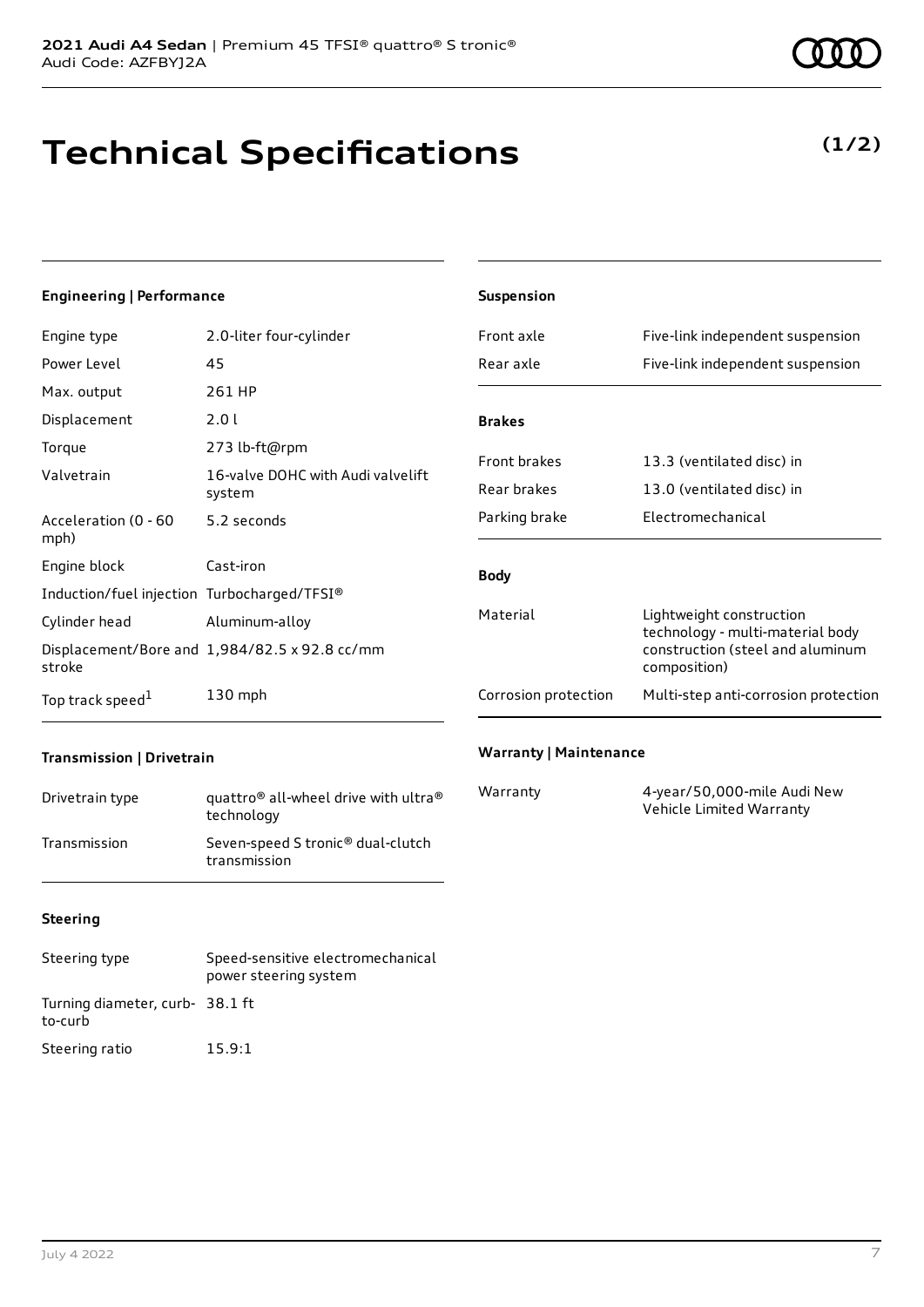### **Technical Specifications**

#### **Exterior** Mea

| Height                           | 56.2 in   |
|----------------------------------|-----------|
| Overall width without<br>mirrors | 72.7 in   |
| Length                           | 187.5 in  |
| Wheelbase                        | 111.0 in  |
| Drag coefficient                 | $0.28$ Cw |
| Overall width with<br>mirrors    | 79.6 in   |
| Track rear                       | $61.2$ in |
| <b>Track front</b>               | 61.9 in   |
| Curb weight                      | 3,627 lb  |

#### **Interior measurements**

| Seating capacity                          | 5                     |
|-------------------------------------------|-----------------------|
| Shoulder room, rear                       | 54.5 in               |
| Head room with front<br>sunroof           | 37.3 in               |
| Leg room, rear                            | 35.7 in               |
| Shoulder room, front                      | 55.9 in               |
| Head room with rear<br>sunroof            | 37.4 in               |
| Leg room, front                           | $41.3$ in             |
| Cargo volume, rear<br>seatbacks up/folded | $12.0/-$ cu ft, cu ft |

| <b>nical Specificati</b> |                      |  |
|--------------------------|----------------------|--|
| asurements               |                      |  |
|                          | 56.2 in              |  |
| h without 72.7 in:       |                      |  |
|                          | 187.5 in<br>111.0 in |  |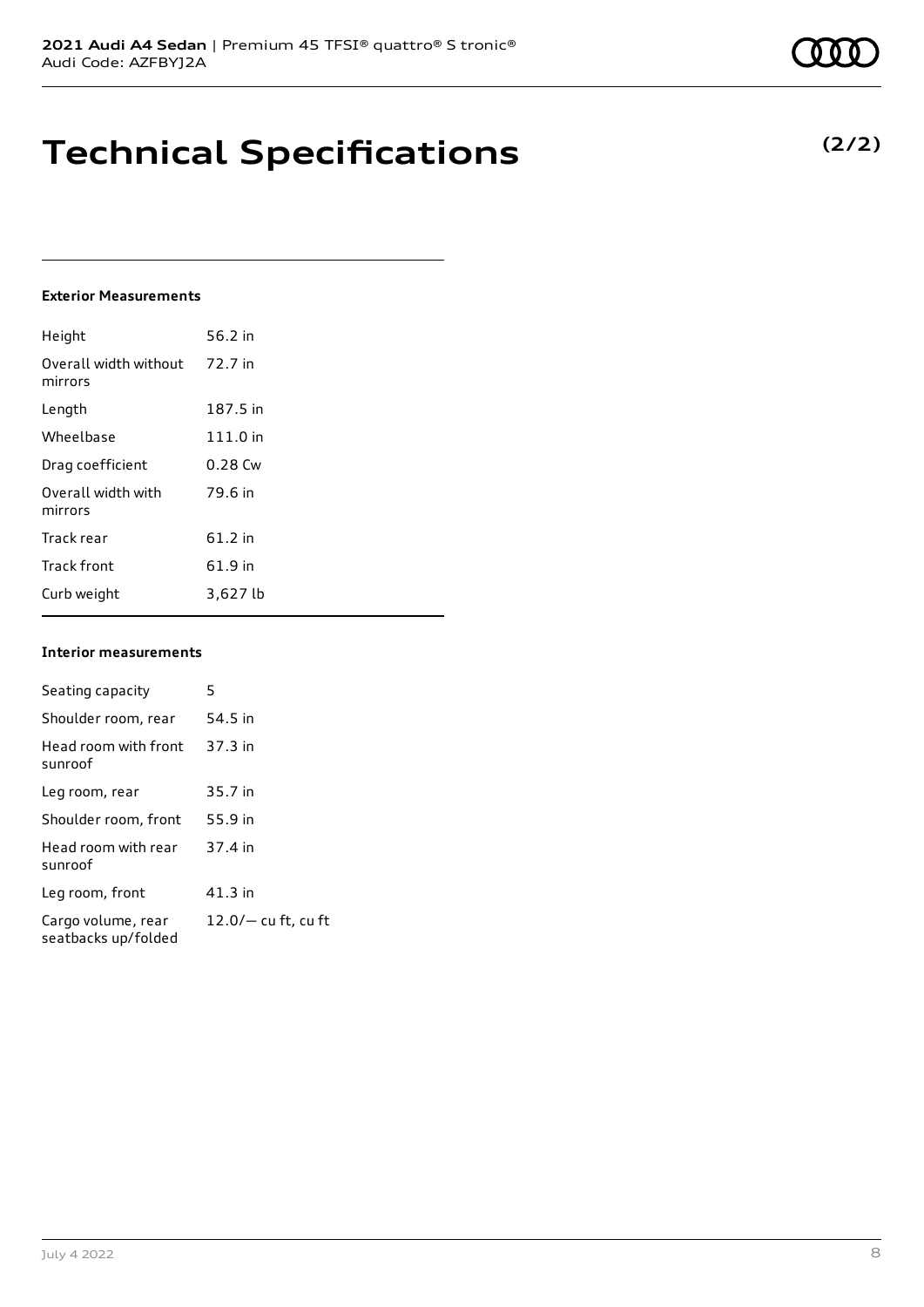### **Consumption- and emission**

#### **Consumption by NEDC**

| urban       | 24 mpg |
|-------------|--------|
| extra-urban | 31 mpg |
| combined    | 27 mpg |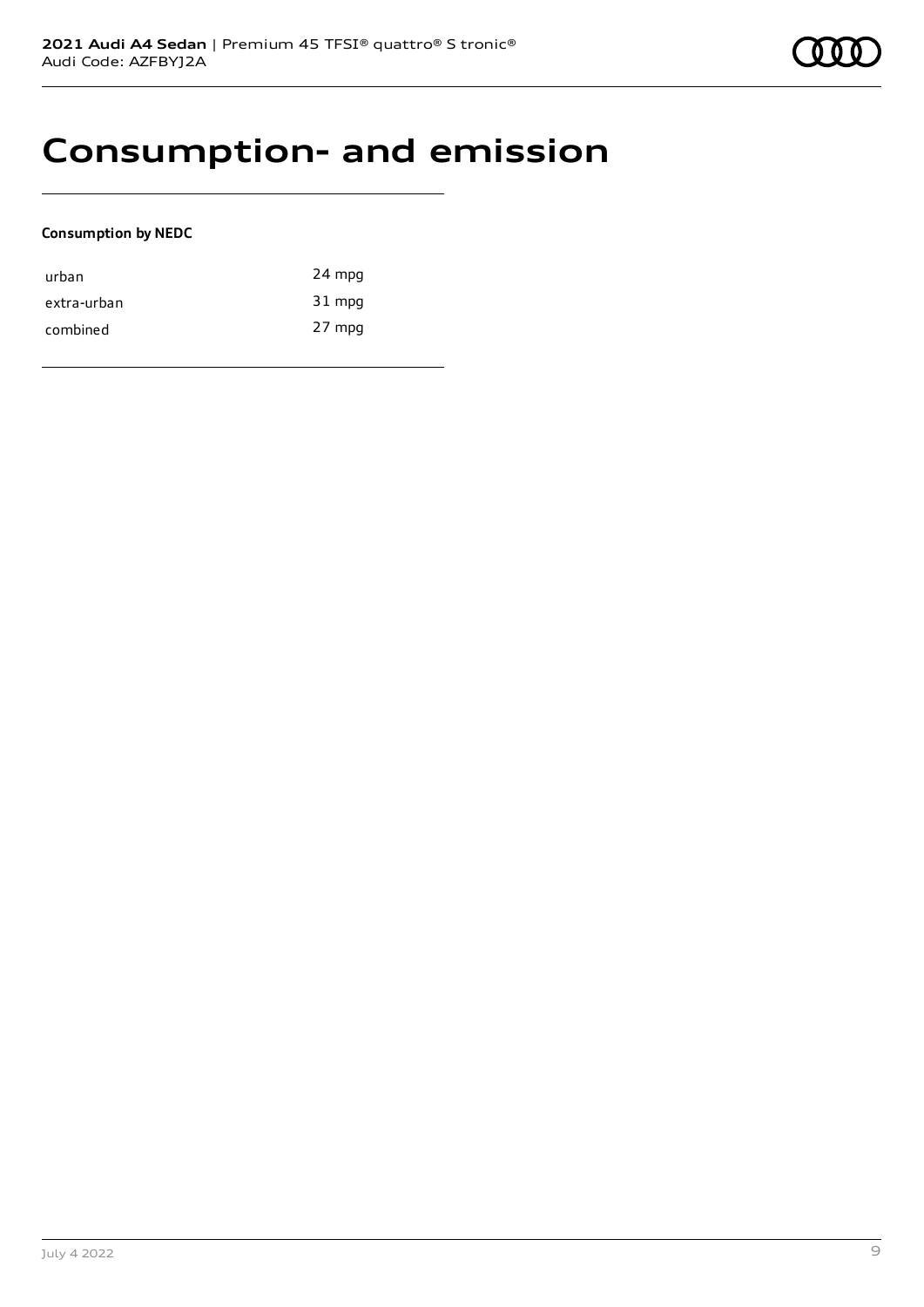

## **Contact**

Dealer **Audi Beaverton**

13745 Sw Tualatin Valley Hwy. 97005 Beaverton OR

Phone: +15037186080 FAX: 1111111111

www: [https://www.audibeaverton.com](https://www.audibeaverton.com/)